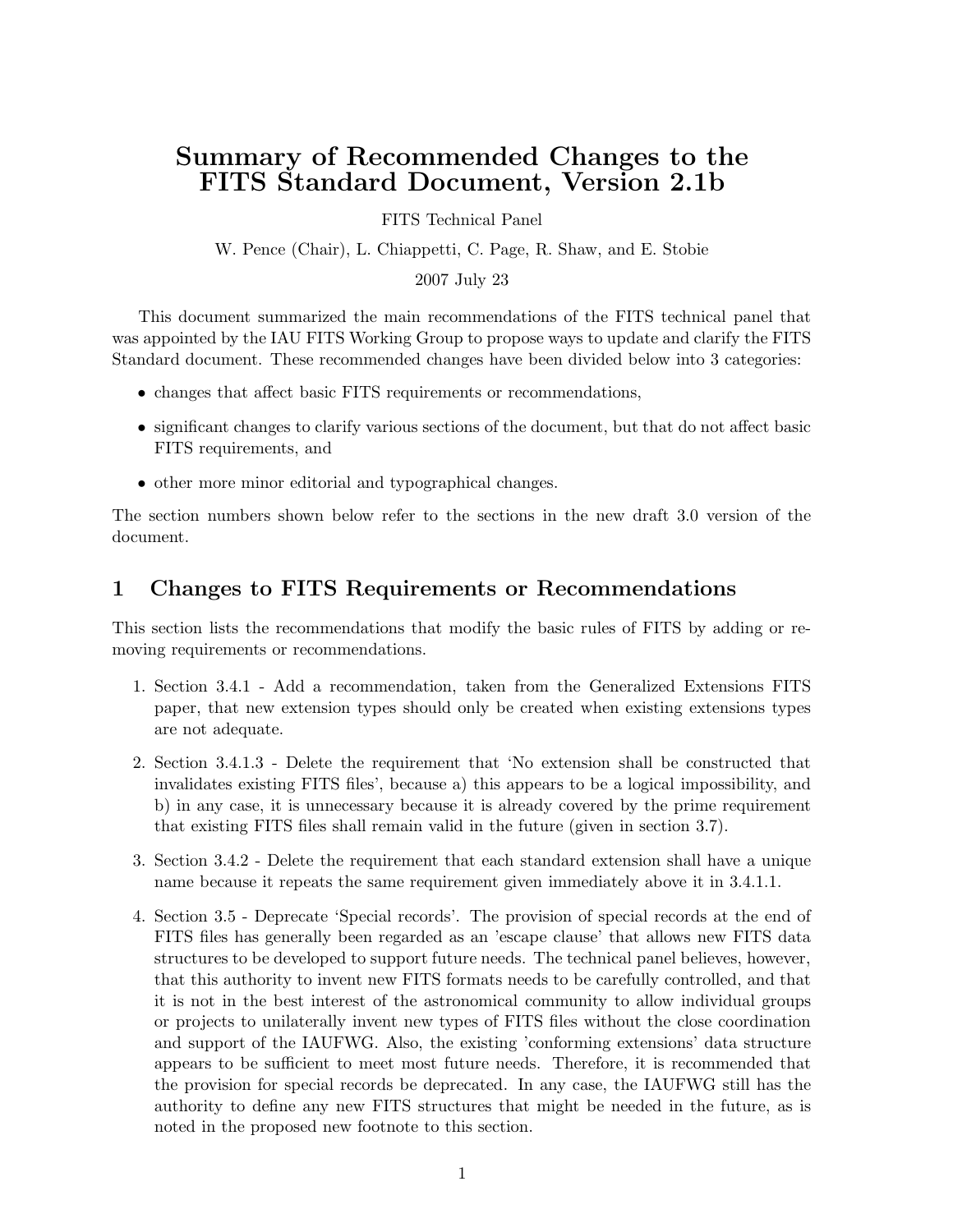The technical panel had considered stronger wording (instead of 'deprecate') that would prohibit any further use of special records, but decided that more public discussion of this issue was needed before making such a recommendation.

- 5. Section 3.7 Add the requirement that 'Existing FITS files that conformed to the latest version of the standard at the time the files were created are expressly exempt from any new requirements imposed by subsequent versions of the standard'. The is necessary in particular to avoid the possibility that new reserved keywords could invalidate older FITS files that used these same keyword names for entirely different purposes. For example, the WCS conventions have introduced more than 100 new reserved keywords, and it is conceivable that some older FITS files have used these keywords in other ways.
- 6. Section 4.1.1 Add a new recommendation that the order of keywords in an HDU be preserved during data processing operations. There are common conventions in use by the FITS community that attach particular significance to the order of keywords (e.g., the order of COMMENT or HISTORY keywords), so software should try to preserve the order if possible.
- 7. Section 4.1.2.3 Add a new requirement that keywords that have a value shall not be repeated in a header. This is a 'common sense' requirement that should be explicitly stated in the standard. As far as the technical panel is aware, there are no existing FITS files that intentionally repeat a keyword with a value multiple times.
- 8. Section 4.2.1 Remove the requirement that fixed-format character keyword values must be padded with spaces to at least 8 characters in length, except for the value of the XTEN-SION keyword, e.g. 'IMAGE ' and 'TABLE ', which must continue to be padded for consistency with past usage. This 8-character minimum was mandated in the original FITS definition paper to 'simplify the decoding of parameters on modest computers'. Having enough computer resources to decode a free-format keyword value is certainly no longer an issue, and if anything, having to enforce this minimum 8-character length requirement only serves to complicate software that reads or writes character keyword values.
- 9. Section 4.4.1.1 Add to the definition of the BITPIX keyword that 'Writers of FITS arrays should select a BITPIX data type appropriate to the form, range of values, and accuracy of the data in the array.' This same wording has been added to section 7.3.3.1 regarding the choice of table column formats. The main purpose of this added text is to address concerns that FITS writers might misuse the newly added 64-bit integer data format for data that do not require the extended range of values.
- 10. Section 4.4.1.2 XTENSION keyword Emphasize that new extension type names must be registered with the IAUFWG. This requirement is also stated in the previous chapter (section 3.4.1.1) but is worth repeating for emphasis here in the definition of the XTENSION keyword.
- 11. Section 4.4.1.2 Add a requirement that the PCOUNT and GCOUNT keywords must immediately follow the last NAXISn keyword in all conforming extensions, rather than just appear somewhere in the header after the NAXISn keyword. This is already a requirement for the 3 standard extension types, so for consistency, this requirement also should apply to any new extension types that are developed in the future.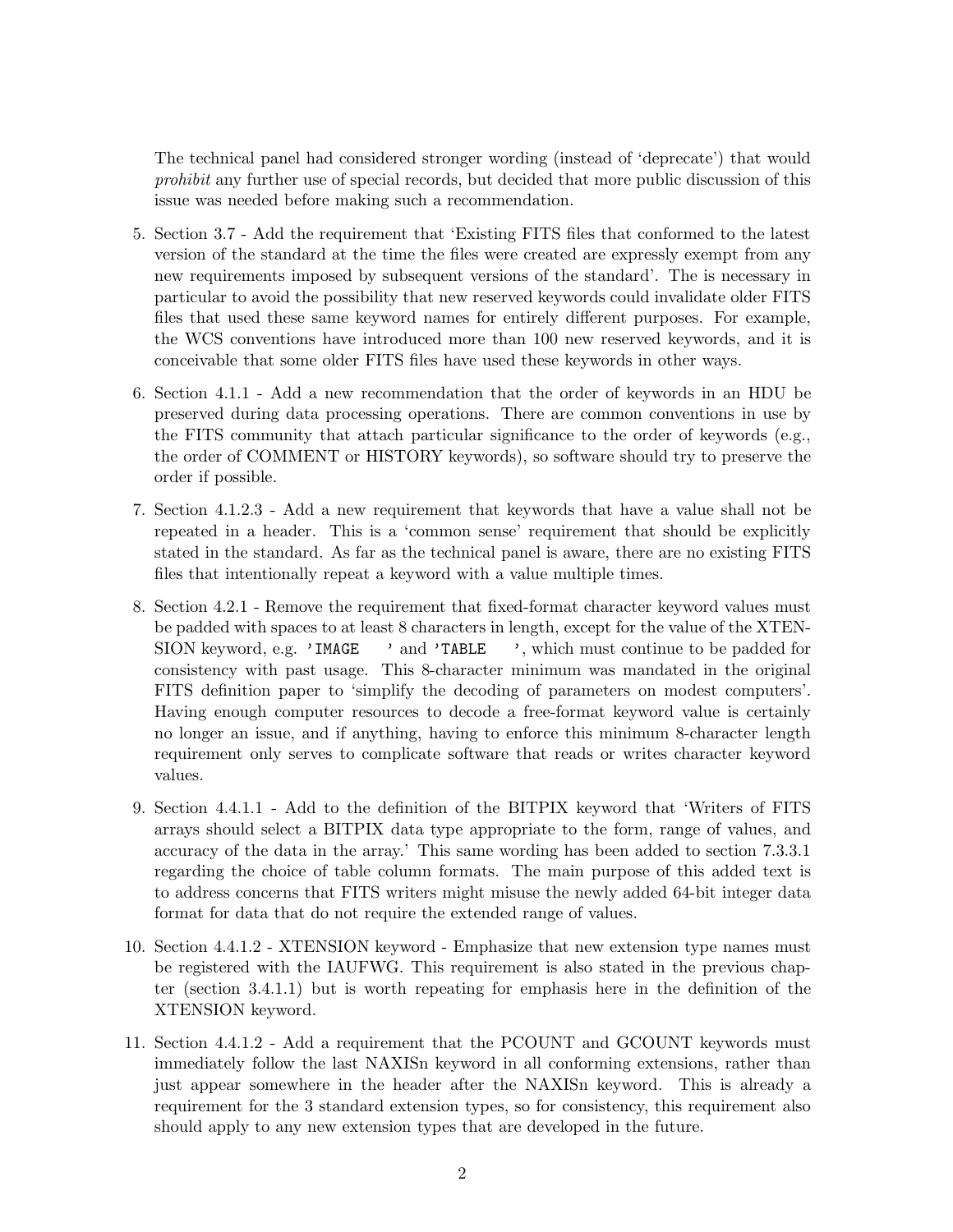12. Section 4.4.1.2 - Demote the EXTEND keyword from a mandatory keyword to a reserved keyword (i.e., move it from section 4.4.1.2 to section 4.4.2). As a consequence, the EX-TEND keyword will no longer be required in the primary header of FITS files that have extensions. The technical panel believes that this keyword serves no useful purpose as it is currently defined and should no longer be required (similar to the deprecated BLOCKED keyword requirement).

Similarly, remove the sentences that state that the primary array must contain the EX-TEND keyword if the FITS file contains one of the standard extensions in sections 7.1, 7.2, and 7.3.

- 13. Section 4.4.2.3, REFERENC keyword Add a recommendation that the bibliographic code string, as used by the ADS, should be included in the value of this keyword. The bibcode string is a recognized standard used by the astronomical community.
- 14. Section 4.4.2.6 Remove the restriction that the EXTNAME/ EXTVER/ EXTLEVEL keywords must not be used in the primary array. The "EXT" in these keyword names stands for "EXTENSION", hence, the previous FITS technical panel ruled that these keywords should not be used in the primary array since it is not an extension. This prohibition has been routinely ignored in practice (e.g., if an image extension is copied into a FITS primary array, the EXTNAME keyword is not usually deleted). To compound the confusion, some groups have adopted a new set of keywords (HDUNAME, HDUVER, and HDULEVEL) that can be used in all types of HDUs.

The panel believes that the simplest solution to this problem is to remove the prohibition on using these keywords in the primary array. The alternate solution, to add a 2nd set of reserved keywords (HDUNAME, etc) to the standard, and perhaps deprecate the current set of keywords, would likely cause more disruption to existing software packages.

- 15. Section 4.4.3.1 Remove the restriction that a keyword shall not specify the presence of a specific extension, and shall not refer to an explicit block size. These restrictions seem to serve no useful purpose. These rules are also largely unenforceable by FITS verification software.
- 16. Sections 7.2.2 and 7.3.2, TTYPEn keyword Add a strong recommendation in these 2 sections that every field of ASCII and binary tables 'should' be assigned a unique name with the TTYPEn keyword. The original ASCII table definition paper stated that this keyword is 'strongly recommended', so the lack of any recommendation in the previous NOST version of the standard that this keyword should be present seems conspicuous by its absence. In the technical panel's experience, there are few, if any, existing tables that do not already meet this requirement.
- 17. Sections 7.2.2 and 7.3.2, TTYPEn keyword Add the hyphen to the list of recommended characters in column names (in addition to letters, numbers, and the underscore character). for consistency with the list of allowed characters in a keyword name. The previous recommendation to avoid using the hyphen in column names has been widely ignored anyway.
- 18. Section 7.2.4 Add a statement that use of overlapping fields in ASCII tables is 'not recommended'.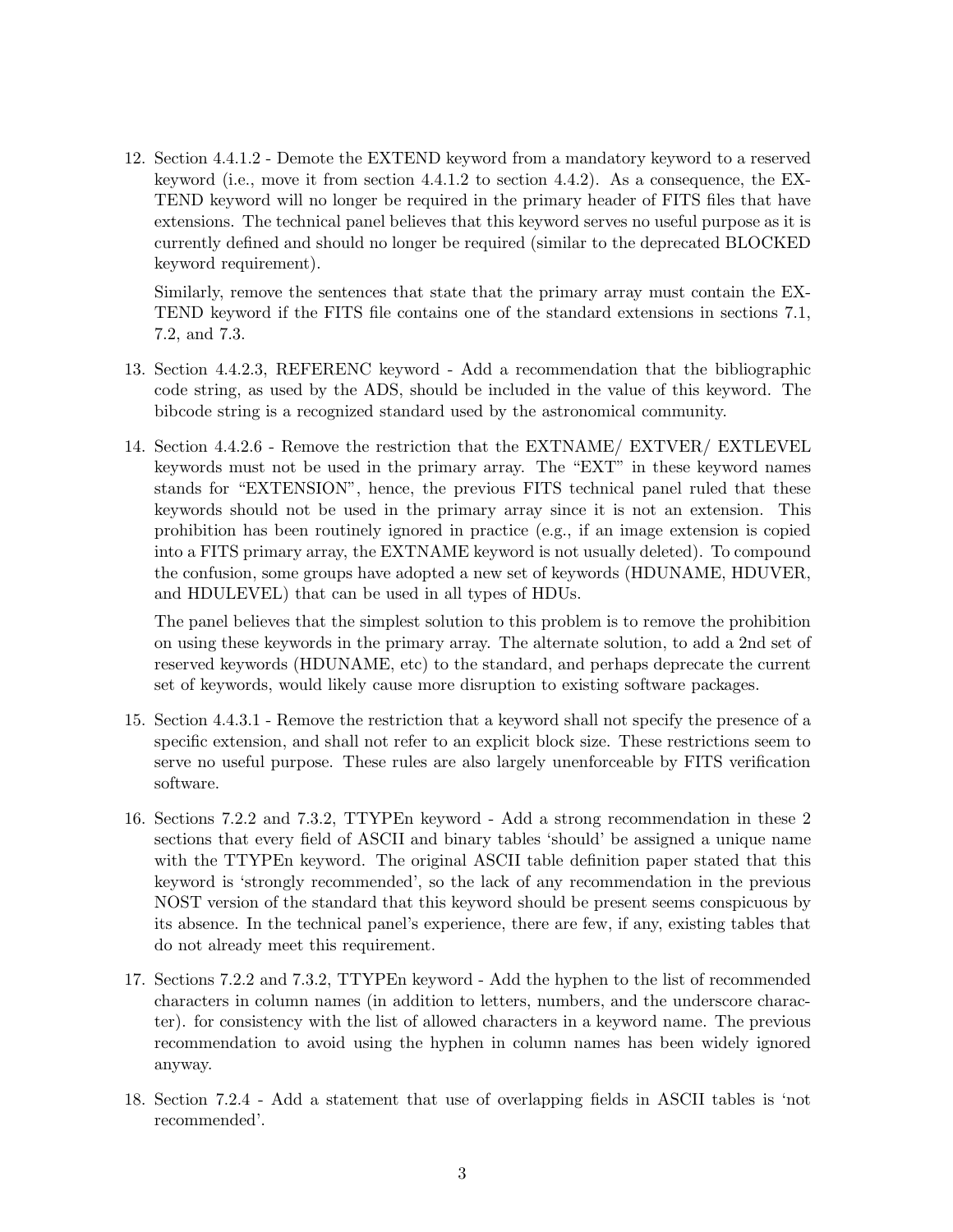- 19. Section 7.2.5 Disallow (not just deprecate) embedded space characters within numeric ASCII table fields. This usage is very likely to cause confusion and misinterpretation of the data, therefore should not be permitted. As far as the technical panel is aware, there are no existing FITS files that have used this feature.
- 20. Section 7.2.5 Deprecate the use of implicit decimal points within floating point ASCII table fields. This usage is likely to cause confusion and misinterpretation of the data, so further use should be discouraged. The motivation for allowing implied decimal points within Fortran was presumably to save space when using 80-column punched cards, but this space savings is insignificant for FITS users.

The technical panel had considered stronger wording (instead of 'deprecate') that would prohibit any further use of implicit decimal points, but decided that more public discussion of this issue was needed before making such a recommendation.

21. Section 7.3.3.2 - Reword this short section to be more emphatic about the intended use of the heap data area. The current ambivalent wording (i.e. "One use for this data area is described in section ...") seems to be left over from when the variable-length array convention was only described in an unofficial appendix. Now that the variable-length array convention has been officially approved by the IAUFWG (in 2005) this section should more definitely state how the heap is intended to be used.

The technical panel also suggests deleting the last sentence of this section ("This does not preclude other uses for these bytes.") because it is redundant to state this explicitly, even though it is a valid statement This statement is implicitly true, and the same statement could also be applied to other FITS data structures.

22. Section 8 - This new section describing World Coordinate Systems has been added. The material for this section has been taken from the 3 published WCS papers which have been officially approved as part of the FITS Standard by the IAUFWG.

## 2 Other Individual Recommendations

This section lists other recommended changes to individual sections of the standard. These recommendations do not affect the requirements of a FITS file. Minor editorial changes that are made simply to clarify the text or fix typographical errors are not listed here. The section number shown below refer to the sections in the new draft 3.0 version of the document.

1. Preface (of version 2.1b) - Delete the preface that discusses the NOST. This discussion of the rules of the NOST approval process is no longer relevant. The list of members of the various technical panels is retained in the new Acknowledgments section 1.3.

After this revised standard is formally approved, the technical panel recommends that a new preface be added to the beginning of the document to describe the source of authority (i.e., the IAU, Commission 5), the review process that lead to the final document, and any other pertinent information about the document.

2. Section 1, Introduction - Replace the previous Introduction and Overview sections with a new Introduction section that includes a brief history of FITS, a history of previous versions of the document (copied in part from the Appendix J of the previous version),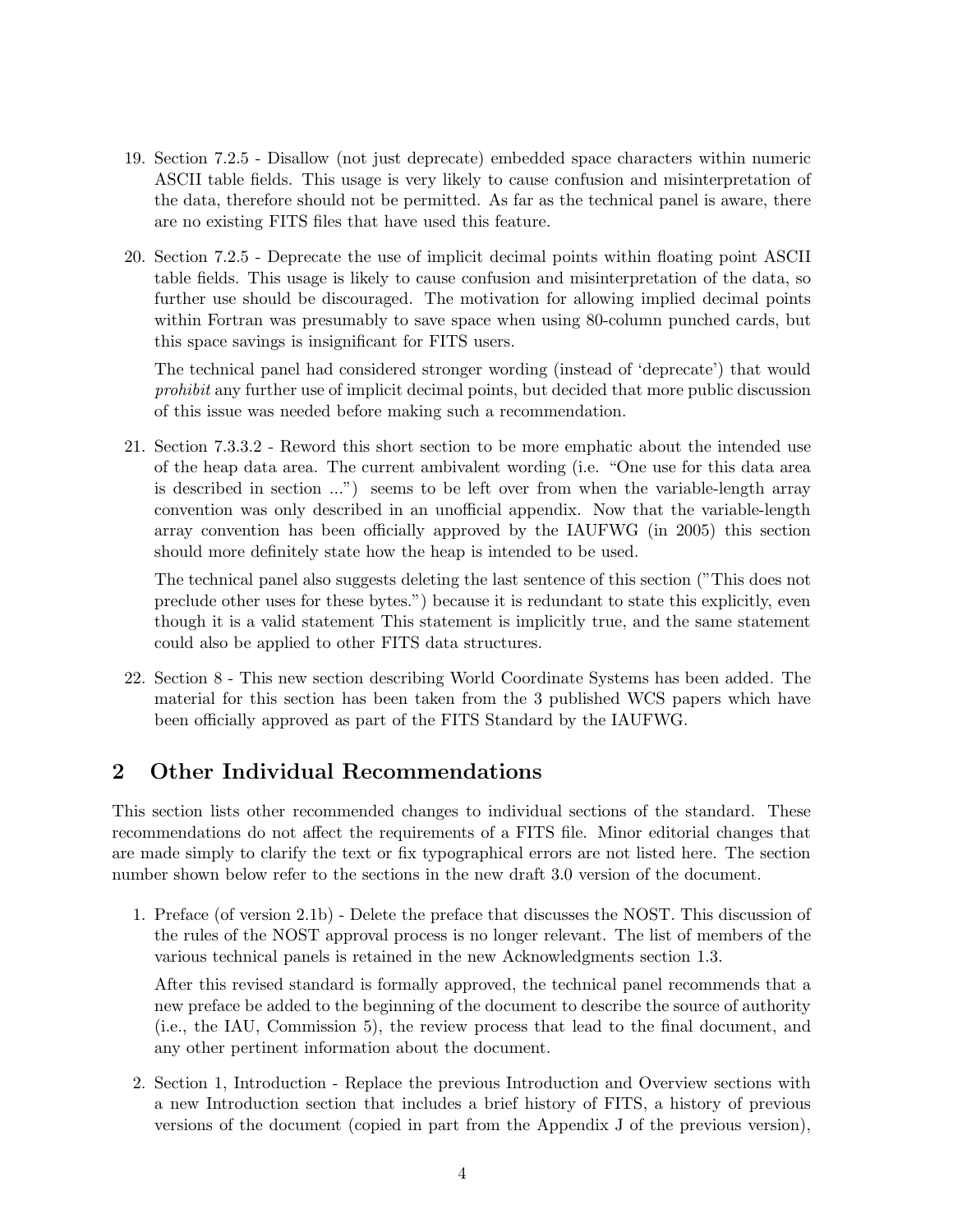and an acknowledgments subsection that lists the members of the current and previous technical panels.

- 3. Move the References section (which used to be Section 2) to the Bibliography at the end of the document. Modify the format of the references to be more consistent with current scientific journals. Add references to the 3 published WCS papers, The HEALPix projection paper, the NOST standard publication by Hanisch et al., the RFC 2119 on key words (e.g., 'must', 'should', etc.), and the RFC 4047 on FITS MIME types. Update the Fortran reference to the current Fortran 2003 standard. Delete the unused references to the Hierarchical grouping convention, and the IUE FITS format document.
- 4. Section 2.2 Add the following new defined terms:
	- ASCII digit
	- big endian
	- character string
	- data block
	- FITS block
	- FITS Support Office
	- header block
	- keyword record
	- MEF
	- random group
	- SIF

Delete the following terms

- DAT
- extension name (replaced by extension type name)
- extension type (replaced by extension type name)
- GSFC
- IUE
- matrix
- picture element (incorporate into the 'pixel' definition)
- reference point
- type name (replace by 'extension type name')
- valid value
- 5. Section 3.1 Add an informational statement to the effect that the standard does not place any limit of the size of a FITS file or an individual HDU, but note that some software systems may have size restrictions.
- 6. Section 3.3.2 Add the clarification that the FITS array order is the same as for Fortran arrays.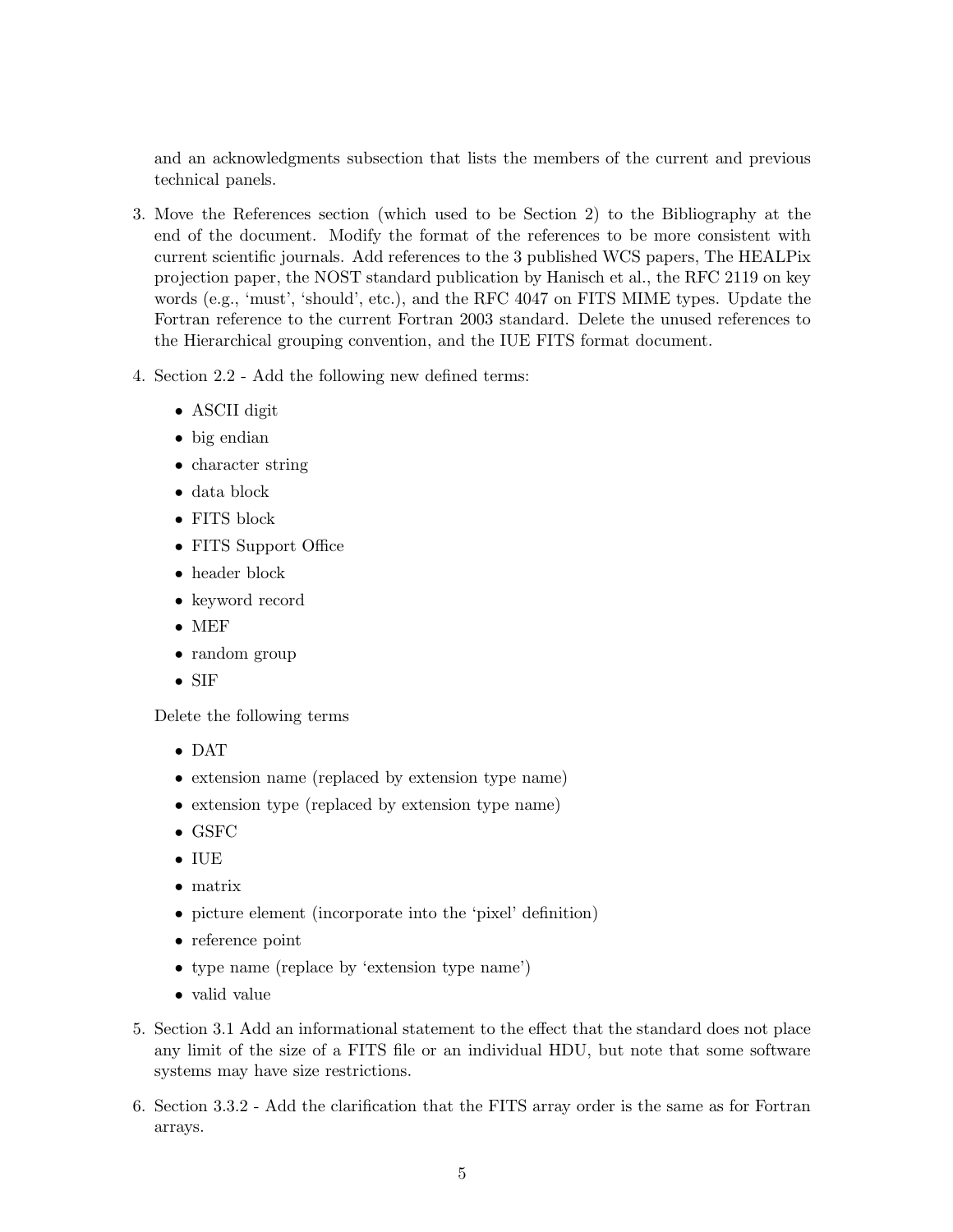- 7. Section 3.6 Simplify and clarify the discussion of physical blocking, and delete references to obsolete types of tape media.
- 8. Section 3.7 Move this important 'Once FITS Always FITS' requirement from its previous location by itself in chapter 9 to section 3.7 where it is more logically connected to the previous subsections.
- 9. Section 4.1.2.3 Add the clarification that keywords without an equal sign and space in bytes 9 and 10 should be interpreted as containing comments, but that this does not preclude conventions that interpret the content of such keywords in other ways (e.g., in the HIERARCH and CONTINUE keyword conventions).
- 10. Sections 4.2.3 and 4.2.4 Add statements that the standard places no restriction on the magnitude or precision of keyword values, but note that some software systems are limited in the range of keyword values that can be supported.
- 11. Section 4.3 This units discussion and tables have been copied from the WCS paper I.
- 12. Section 4.4.1.1 Add table 4.7 that shows an example of a simple primary array header.
- 13. Section 4.4.1.2 PCOUNT and GCOUNT Expand the previous generic definitions to also state how these keywords must be used in existing FITS structures.
- 14. Section 4.4.2.1, DATE keyword Remove the obsolete statements that "Starting January 1, 2000, the following format shall be used. FITS writers should commence writing the value of the DATE keyword in this format starting January 1, 1999 and before January 1, 2000."
- 15. Section 4.4.2.1, BLOCKED keyword Emphasize that this keyword is deprecated.
- 16. Section 4.4.2.2, DATE-OBS keyword Clarify the usage of TCG, TCB, and TDB time systems (suggested by Pat Wallace).
- 17. Section 4.4.2.2, EQUINOX keyword Clarify the meaning of EQUINOX =  $2000$  (suggested by Pat Wallace).
- 18. Section 4.4.2.2 EPOCH keyword Emphasize that this keyword is deprecated.
- 19. Section 4.4.2.5 Expand and clarify the definitions of the BSCALE, BZERO, and BLANK keywords, especially in regard to their use with unsigned integers.
- 20. Section 4.4.2.5 Move the WCS keyword discussion into a new section 8.
- 21. Section 5.2.5 Expand and clarify how unsigned integers are represented in FITS files.
- 22. Section 7, Standard Extensions reorder the subsections so that IMAGE extensions are discussed first, followed by the 2 types of table extensions.
- 23. Section 7.1.2 Delete this short section on units usage in IMAGE extensions keywords because this requirement is already stated in section 4.3. This section is also inconsistent with the discussions of ASCII table and binary table extensions which do not repeat this same requirement.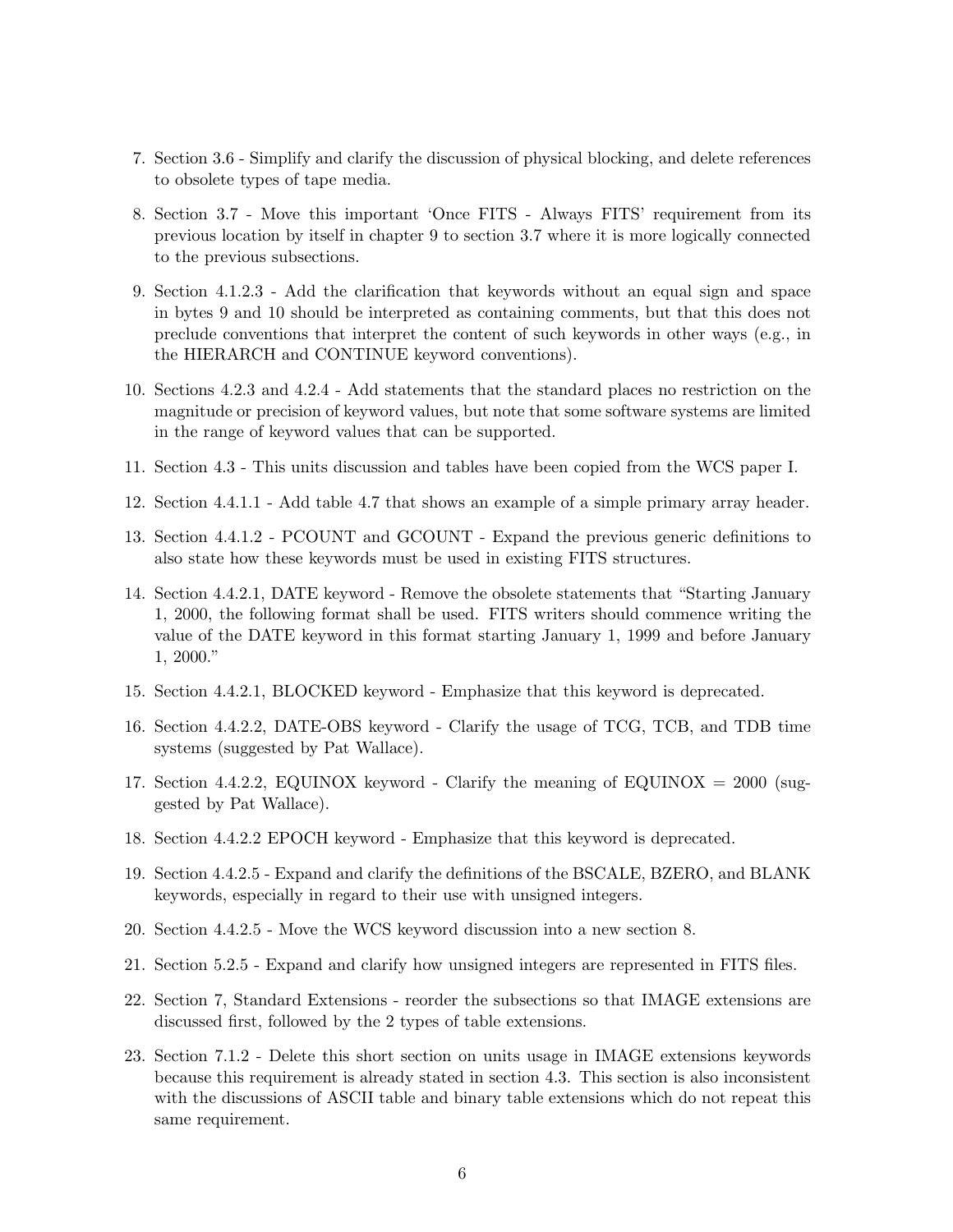- 24. Section 7.2.2 Add the TDISPn keyword to the list of reserved keywords in ASCII tables, for consistency with binary tables.
- 25. Section 7.2.4 Add the informational statement that a common convention is to include a space character between fields of an ASCII table (as was recommended in the original ASCII table definition paper). Also clarify that ASCII control characters must not be used within defined fields in an ASCII table but may be used before, after, or between the defined fields.
- 26. Section 7.2.5 Add a statement that the standard places no restriction on the magnitude or precision of numeric values in ASCII tables, but note that some software systems are limited in the range of keyword values that can be supported.
- 27. Section 7.3.2 Expand and clarify the discussion of the TSCALn, TZEROn, and TNULLn keywords, especially in regard to their use with unsigned integers.
- 28. Section 7.3.4 Clarify that the minus sign only applies when the integer is displayed as a decimal number, and not when displaying as a binary, octal or hexadecimal value.
- 29. Delete the previous Appendix B, Proposed Binary Table Convention. This appendix describes a proposed convention for arrays of strings in a binary table column that is not appropriate to include in the FITS Standard, and should perhaps be submitted to the Registry of FITS conventions instead.
- 30. Delete the previous Appendix C, Implementation on Physical Media This discussion of how to implement FITS on magnetic tape is obsolete. Section 3.6 of the standard contains all the relevant information about supporting sequential media.
- 31. Appendix B, Time Scale Specification (Formerly Appendix D) Make a number of clarifications suggested by Pat Wallace. (This material might eventually be incorporated into a future WCS paper on time coordinates).
- 32. Delete the previous Appendix E, Differences from IAU-endorsed Publications This material is out of date and is at most only of historical interest. This information should be preserved for future reference, perhaps on the FITS support office web site.
- 33. Appendix C (formerly Appendix F), Summary of Keywords Move the EXTEND keyword from table C.1 (mandatory) to C.2 (reserved). Add TDISPn to reserved keyword list for ASCII tables. Delete the WCS keywords from table C.2 because the much more extensive set of WCS keyword is now discussed in Section 8.
- 34. Appendix F (formerly Appendix I), Reserved Extension Type Names Replace and update this section with material taken from the FITS Support Office web site. The VGROUP name is no longer listed because its proposed use has been withdrawn.
- 35. Appendix G A new section on MIME types has been added for informational purposes. This material is taken verbatim from the RFC 4047.
- 36. Delete Appendix J the table of previous versions of the Standard is now included in the Introduction, in table 1.2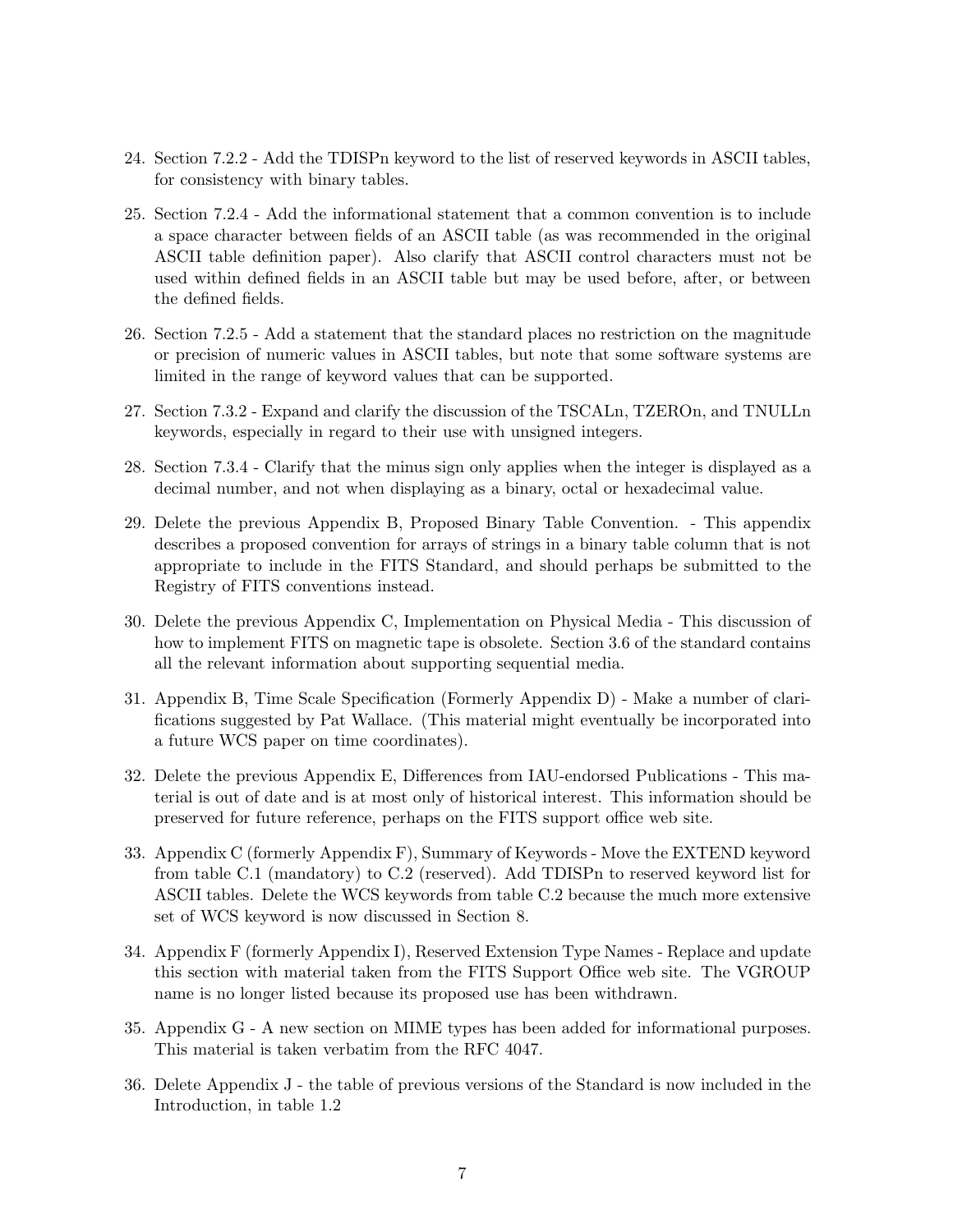## 3 Other Global Recommendations

This section lists relatively minor recommended changes to clarify the text that affect multiple sections of the document. These changes are editorial or typographical in nature and are not intended to affect the interpretation of FITS requirements.

- 1. Display the words 'must', 'shall', 'should', 'may', 'recommended', and 'optional' in italic font to emphasis that they have a precisely defined meaning.
- 2. Replace all instances of double quote characters with single quotes for consistency throughout the document.
- 3. Hyphenate the words floating-point, fixed-format, free-format, right-justified, and multidimensional.
- 4. Replace 'twos-complement' with 'two's complement'. Google searches of the web indicate that the latter term is used much more frequently.
- 5. Replace the dash between two numbers with the word 'through' or 'to' (e.g. '1 through 999' instead of '1–999').
- 6. Replace the term 'ASCII blank' with 'ASCII space'.
- 7. Replace the obsolete term 'card image' with 'keyword record'. Similarly, change the string 'card image' to 'keyword record' throughout appendix A,.
- 8. Replace the term 'column' with 'byte' when referring to a position in a 80-character keyword record.
- 9. Replace the term 'logical record' with 'FITS block' as a more specific term to refer to the 2880-byte building blocks of FITS. Also use the new terms 'header block' and 'data block' to refer to the 2880-byte components of the header and data areas of an HDU, respectively. 'FITS block' is a general term referring to either a 'header block' or a 'data block'.
- 10. Introduce the term 'big endian' to refer to the byte order in numerical FITS data.
- 11. Add the clarification that 'ASCII text' means the restricted set of ASCII characters, decimal 32 to 126.
- 12. Add the corresponding decimal ASCII character codes in most cases where the hexadecimal codes are given.
- 13. Add statements to emphasize that ASCII control characters must not occur in a keyword record or a header block.
- 14. Replace instances of 'ANSI FORTRAN 77' with the generic word 'Fortran', because all current versions of Fortran (77, 90, 95, 2003) are equivalent as far as FITS usage is concerned. Update the Fortran reference in the Bibliography to the ISO Fortran 2003 definition document.
- 15. Consistently use the term 'main data table' to refer to fixed length binary table data area, and the term 'supplemental data area' to refer to the heap.